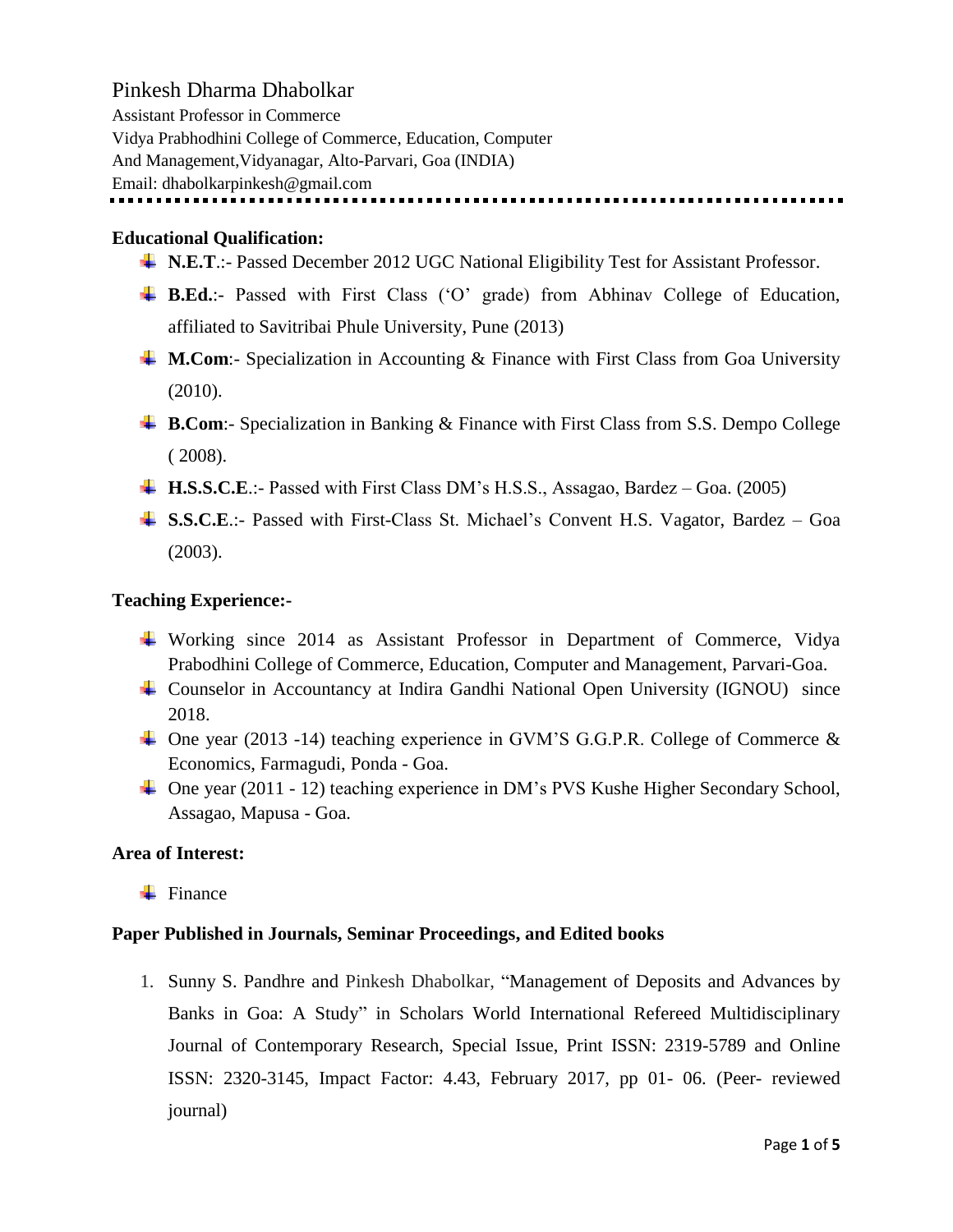- 2. Pinkesh Dhabolkar, Dipti Anand Naik, and Y. V. Reddy (2017), "Performance Evaluation of Select Index Funds in India." *Management Today*, Vol. 7 No. 1, pp. 22-27. ISSN: 2230-9764 EISSN: 23483989 (UGC Refereed Journal)
- 3. Pinkesh Dhabolkar and Y. V. Reddy (2019)."Evaluating the tracking performance of index mutual funds and exchange traded funds in India", The IUP Journal of Financial Risk Management, Vol. XVI, No. 1, pp. 37-49. ISSN: 0972916X, (UGC Refereed Journal).
- 4. Y. V. Reddy and Pinkesh Dhabolkar (2020) "Pricing efficiency of exchamge traded funds in India", Organizations and Markets in Emerging Economies, vol. 11, no. 1(21), pp. 244-268. ISSN: 2029-4581 eISSN: 2345-0037, (Scopus indexed)

## **Presentation of Papers:**

- 1. A paper titled 'Loyalty and Satisfaction of Customers with regards to Public Sector Banks in Goa: An Empirical Study' at National Seminar on "Contemporary Issues in Commerce & Management: Opportunities & Challenges" organized by Narayan Zantye College of Commerce on  $30<sup>th</sup>$  March 2016, Bicholim – Goa.
- 2. Presented a research paper, "Management of Deposits and Advances by Banks in Goa: A Study" as a second author at Shree Damodar College of Commerce & Economics, Margao-Goa on  $24<sup>th</sup>$  and  $25<sup>th</sup>$  February 2017.
- 3. Presented a research paper "Corporate social responsibility of select commercial banks in India: A study" at a National Conference on Corporate Social responsibility on  $10<sup>th</sup>$ March 2017, Organized by Sridora Caculo College of Commerce and Management studies, Khorlim, Goa.
- 4. Presented a research paper "Pricing efficiency and arbitrage mechanism of exchange traded funds in India" at 2<sup>nd</sup> India-Greater Mekong Sub-Region International Conference from  $27<sup>th</sup>$  to  $29<sup>th</sup>$  November 2019.
- 5. Won the *'Best Paper Award'* for the research paper "Determinants of fund flow to index mutual funds in India" at One Day National Conference on "Innovations and Integration in Financial Markets" organized by Swami Vivekanand Vidyaprasarak Mandal's College of Commerce, Borim, Ponda, Goa on 20<sup>th</sup> February 2020.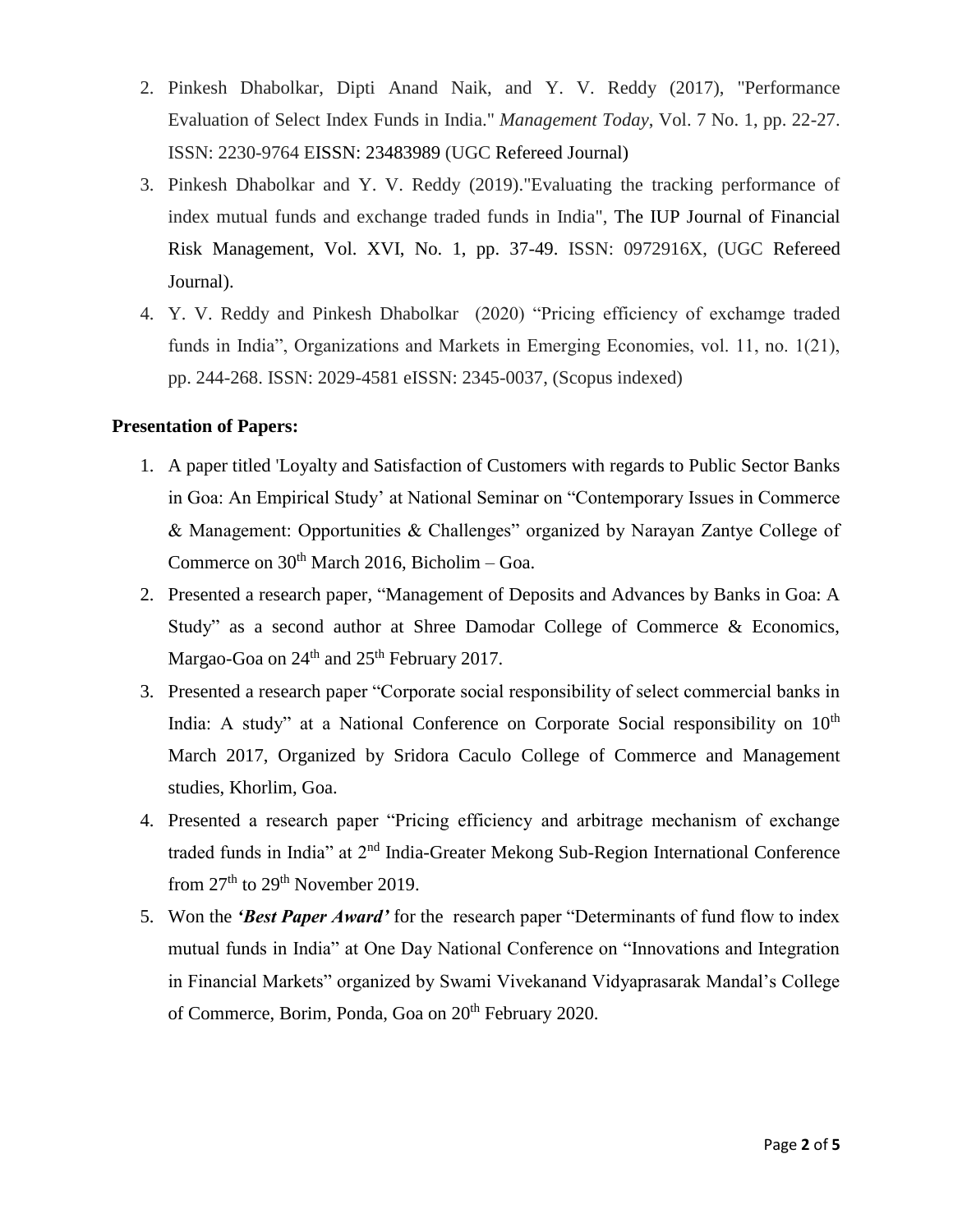#### **Workshops/Faculty Development Programs attended**

- 1. Attended a one-day Orientation Programme on "Learning to be an Effective Teacher" organized by G.V.M's College of Commerce and Economics, Ponda, Goa in association with Directorate of Higher Education, held on 25th August 2013.
- 2. Participated in a one-day state level workshop in Accounting organized on  $11<sup>th</sup>$  December 2013 by G.V.M's College of Commerce and Economics, Ponda, Goa.
- 3. Participated in the one-day state level seminar on "Agricultural Growth in Goa: Present Trends and Future Prospects" organized by G.V.M's College of Commerce and Economics, Ponda, Goa, held on 8<sup>th</sup> January 2014.
- 4. Participated in a one-day seminar on "Teaching of English in Institutes of Higher Education" organized by G.V.M's College of Commerce and Economics, Ponda, Goa in association with Director of Art and Culture, Govt. of Goa, held on 13<sup>th</sup> Jan. 2014.
- 5. Participated in one day FDP on "Industry Connect: Teaching –Learning through real-life case studies' conducted by G.V.M's College of Commerce and Economics, Ponda, Goa, in collaboration with IndSearch, Pune, held on  $8<sup>th</sup>$  March 2014.
- 6. Participated in a one-day state level workshop on "Academic Performance Indicators Implications and Applications." organized by G.V.M's College of Commerce and Economics, Ponda, Goa, held on  $14<sup>th</sup>$  March 2014.
- 7. State-level workshop on writing effective research proposal for the Ph.D. program and research projects. Organized by Vidya Prabodhini College on 9<sup>th</sup> Oct. 2015.
- 8. Attended a Three-day faculty development program Organized by Vidya Prabodhini College on statistical tools & techniques in research from 11-14 December 2015.
- 9. Attended one day State Level Workshop, 'Econometric Analysis using Statistical Software' on 22nd January 2016 organized by DMC College, Assagao- Goa.
- 10. Attended a three-day state-level workshop, "Advanced Econometrics Workshop," organized by Dept. of Economics, Goa University on 11-13 March 2016.
- 11. Attended workshop on research methods and data analysis using SPSS on  $6<sup>th</sup>$  and  $7<sup>th</sup>$ January 2017, organized by Dept. of Management Studies, Goa University.
- 12. Attended a six-day Faculty Development Programme on "Applied Statistics and Econometrics" from  $13<sup>th</sup>$  to  $20<sup>th</sup>$  February 2017, organized by S.S. Dempo College, Panaji, Goa.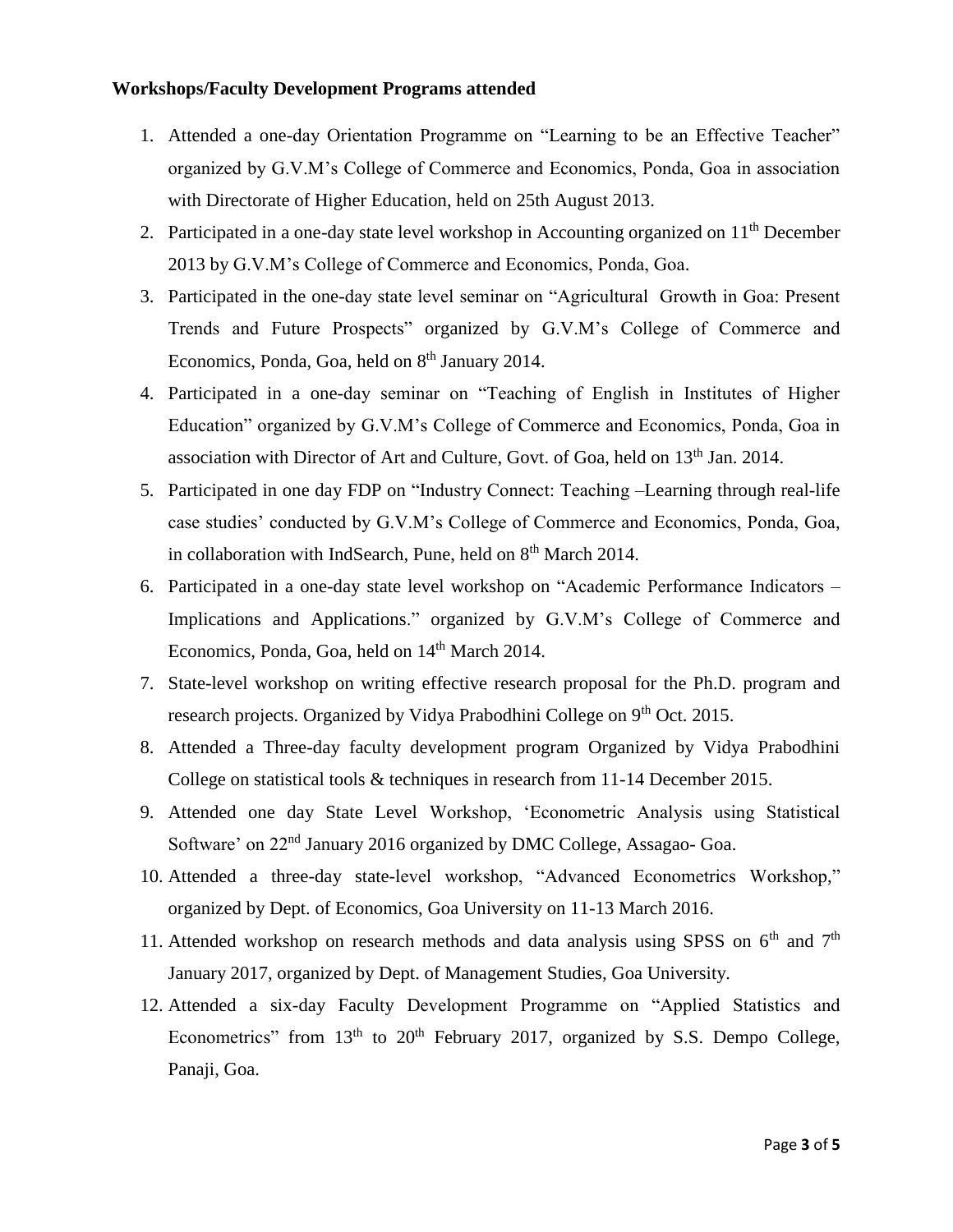- 13. Attended Research Skills Practicum for Research Scholars in Humanities, Social Sciences, and Management Faculties organized by Goa University from  $3<sup>rd</sup>$  to  $7<sup>th</sup>$  June 2017.
- 14. Attended the 98<sup>th</sup> Orientation Program of UGC HRDC at Goa University from 14<sup>th</sup> November 2017 to 11<sup>th</sup> December 2017.
- 15. Attended Two Days National Level Workshop on Panel Data Analysis on 27<sup>th</sup> and 28<sup>th</sup> March 2018 organized by Narayan Zantye College of Commerce, Bicholim, Goa.
- 16. Attended faculty development program on "Integrating Analytics in Management and Commerce Education" organized by DM's college and Research Centre on 13<sup>th</sup> October 2018.
- 17. Attended online faculty development program on "Research methodology: Tools and Techniques" organized by IILM College of Engineering and Technology from 18<sup>th</sup> to 22nd May, 2020.
- 18. Attended online faculty development program on "Outcome based education and accreditation" organized by IILM College of Engineering and Technology from  $25<sup>th</sup>$  to  $29^{th}$  May, 2020.

### **Workshops / Seminars / Conferences organized**

1. Co-ordinator of state level workshop on " Research in Arts, Commerce, Management and Education (Research methodology and writing and publishing quality research papers) for graduate and post graduate students on  $9<sup>th</sup>$  September 2017 organized by Vidya Prabodhini College of Commerce, Education, Computer and Management, Parvari, Goa.

#### **Contribution to NAAC Assessment and Accreditation**

1. Actively participated in the NAAC Assessment and Accreditation process at Vidya Prabhodhini College of Commerce, Education, Computer And Management, Vidyanagar, Alto-Parvari, Goa as a Steering Committee Member and Convenor of Criterion VI during 1<sup>st</sup> Cycle. The college has been accredited by NAAC with a B+ grade with a CGPA of (2.73 scores) on the Seven-Point Scale under the new NAAC framework effective from 28th Sept 2018. This college is also the First College in the State of Goa, having been accredited by NAAC under the New framework.